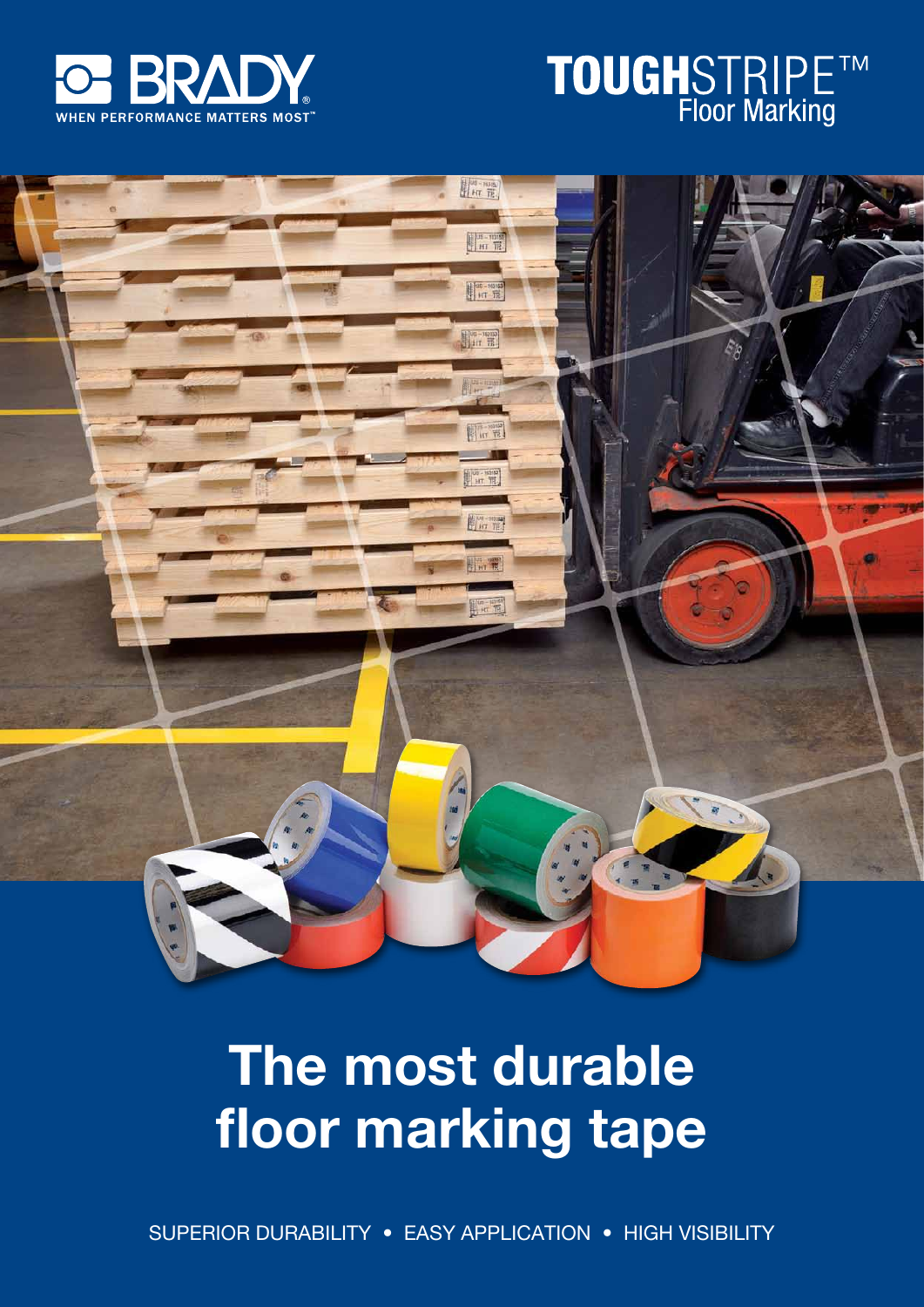

## **Superior Durability**

### Spend less time replacing damaged or worn lines for a better looking, more efficient facility.

- Withstands forklift traffic without tearing or lifting
- Low profile design minimises tears and scratches from skids, pallet jacks, etc.
- Rugged polyester with ultra aggressive adhesive



## **High Visibility**

### Get the same visibility of painted floor markings – and pay less.

- High gloss surface shines like new paint
- Low-profile minimises debris build-up along the edges that occurs with thicker (extruded) floor tapes
- Surface resists marks and smudges and cleans up like new
- Available in a variety of high impact colours
- Ideal floor marking systems for Lean Manufacturing environments



### Painless Removal

### Easily remove floor markings without damaging the floor or leaving adhesive residue.

- Does not chip and flake when being removed comes off in one piece
- Clean removal without any unsightly adhesive residue or damage to the floor
- Offers more flexibility in floor marking configuration, which is crucial in a Lean Environment.

## **Easy Application**

### Quickly lay down smooth, straight lines – without the help of co-workers.

- Can be easily applied by one person working alone
- Stiff polyester with liner prevents tape stretching and reduces wrinkles and wavy uneven lines
- No special floor preparation required – just clean with common detergents
- A demonstration on how to apply the tape is available on www.bradyeurope.com/toughstripe



## Die-Cut Shapes

### Use different shapes, colours and sizes for more effective, durable floor markings.

- Dashes, dots, arrows, footprints, and corner marks  $(L, T, and + shapes)$
- Dashes are highly recommended in areas where there is heavy forklift traffic
- Longer lasting markings Minimises the risk of damage and facilitates fast repair
- •Selected dashes, dots and arrows are pre-spaced on transfer tape, making it incredibly easy to lay down straight evenly spaced lines

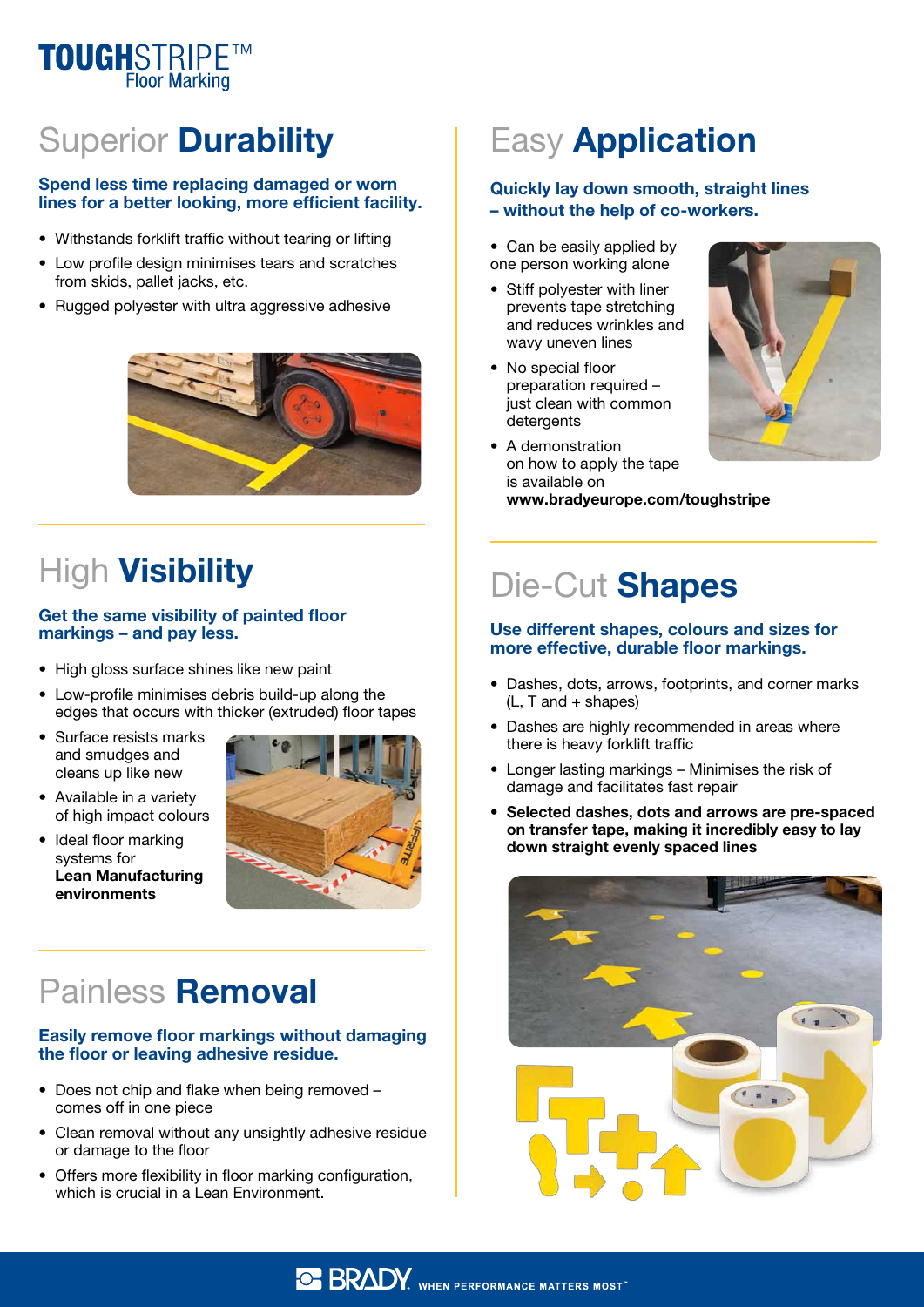## **TOUGHSTRIPETM**<br>Floor Marking

## **Brady B-514 Floor Marking Polyester**

ToughStripe™ Floor Marking products are made with Brady's new B-514 Polyester. ToughStripe products are ideal for marking aisles, passageways and storage locations, and pointing out important safety equipment and egress paths.

- 0.2 mm thickness
- Service temperature range of -18°C to 54°C
- Application conditions: min. 5°C, dry floor
- Recommended for indoor use and dry environment
- Resistant to harsh chemicals
- Exceeds safety standards for clean, dry non-slip surfaces per OSHA 1910.22





| FLVVN MANNING IAFE      |        |        |        |        |             |        |        |                                 |           |                                  |
|-------------------------|--------|--------|--------|--------|-------------|--------|--------|---------------------------------|-----------|----------------------------------|
|                         | Black  | White  | Red    | Green  | <b>Blue</b> | Orange | Yellow | <b>Black/Yellow</b><br>1111111. | Red/White | Black/White<br>//////// //////// |
| 50.80 mm x 30 m         | 104310 | 104311 | 104313 | 104315 | 104314      | 104316 | 104312 | 104317                          | 104318    | 104319                           |
| 76.20 mm x 30 m         | 104340 | 104341 | 104343 | 104345 | 104344      | 104346 | 104342 | 104347                          | 104348    | 104349                           |
| 101.60 mm $\times$ 30 m | 104370 | 104371 | 104373 | 104375 | 104374      | 104376 | 104372 | 104377                          | 104378    | 104379                           |
|                         |        |        |        |        |             |        |        |                                 |           |                                  |



| 101.60 mm $\times$ 30 m  | 104370 | 104371 | 104373       | 104375 | 104374 | 104376 | 104372<br>104377 | 104378      | 104379 |
|--------------------------|--------|--------|--------------|--------|--------|--------|------------------|-------------|--------|
|                          |        |        |              |        |        |        |                  |             |        |
| <b>DOTS - 300 / ROLL</b> |        |        |              |        |        |        |                  |             |        |
|                          |        |        | <b>Black</b> | White  | Red    | Green  |                  | <b>Blue</b> | Yellow |
| 89 mm DIA                |        |        | 104404       | 104405 | 104400 | 104401 |                  | 104402      | 104403 |



| <b>ARROWS 100 / PACKAGE</b> |              |        |        |        |             |        |
|-----------------------------|--------------|--------|--------|--------|-------------|--------|
|                             | <b>Black</b> | White  | Red    | Green  | <b>Blue</b> | Yellow |
| 50.80 x 127 mm              | 104416       | 104417 | 104412 | 104413 | 104414      | 104415 |
| 76.20 x 203.20 mm           | 104422       | 104423 | 104418 | 104419 | 104420      | 104421 |
| 101.60 x 254 mm             | 104428       | 104429 | 104424 | 104425 | 104426      | 104427 |

| FOOTPRINTS - 10 / PACKAGE (5 Right - 5 Left) |        |        |        |        |             |        |
|----------------------------------------------|--------|--------|--------|--------|-------------|--------|
|                                              | Black  | White  | Red    | Green  | <b>Blue</b> | Yellow |
| $254 \times 89$ mm                           | 104410 | 104411 | 104406 | 104407 | 104408      | 104409 |

| <b>CORNER MARKS - "L" 20 / PACKAGE</b> |              |        |        |        |             |        |  |
|----------------------------------------|--------------|--------|--------|--------|-------------|--------|--|
|                                        | <b>Black</b> | White  | Red    | Green  | <b>Blue</b> | Yellow |  |
| $50.80 \times 127$ mm                  | 104434       | 104435 | 104430 | 104431 | 104432      | 104433 |  |
| 76.20 x 203.20 mm                      | 104446       | 104447 | 104442 | 104443 | 104444      | 104445 |  |
| 101.60 x 254 mm                        | 104458       | 104459 | 104454 | 104455 | 104456      | 104457 |  |

| <b>DIVIDER MARKS - "T" 20/ PACKAGE</b> |              |        |        |        |             |        |
|----------------------------------------|--------------|--------|--------|--------|-------------|--------|
|                                        | <b>Black</b> | White  | Red    | Green  | <b>Blue</b> | Yellow |
| 50.80 x 127 mm                         | 104440       | 104441 | 104436 | 104437 | 104438      | 104439 |
| 76.20 x 203.20 mm                      | 104452       | 104453 | 104448 | 104449 | 104450      | 104451 |
| 101.60 x 254 mm                        | 104464       | 104465 | 104460 | 104461 | 104462      | 104463 |

Centre Marks - "+" 20 / package

| <b>PRESPACED SHAPES</b> (Spaced 457 mm apart) |              |        |        |        |             |        |
|-----------------------------------------------|--------------|--------|--------|--------|-------------|--------|
|                                               |              |        |        |        |             |        |
| 101.60 x 254 mm                               | 104482       | 104483 | 104478 | 104479 | 104480      | 104481 |
| 76.20 x 203.20 mm                             | 104476       | 104477 | 104472 | 104473 | 104474      | 104475 |
| 50.80 x 127 mm                                | 104470       | 104471 | 104466 | 104467 | 104468      | 104469 |
|                                               | <b>Black</b> | White  | Red    | Green  | <b>Blue</b> | Yellow |